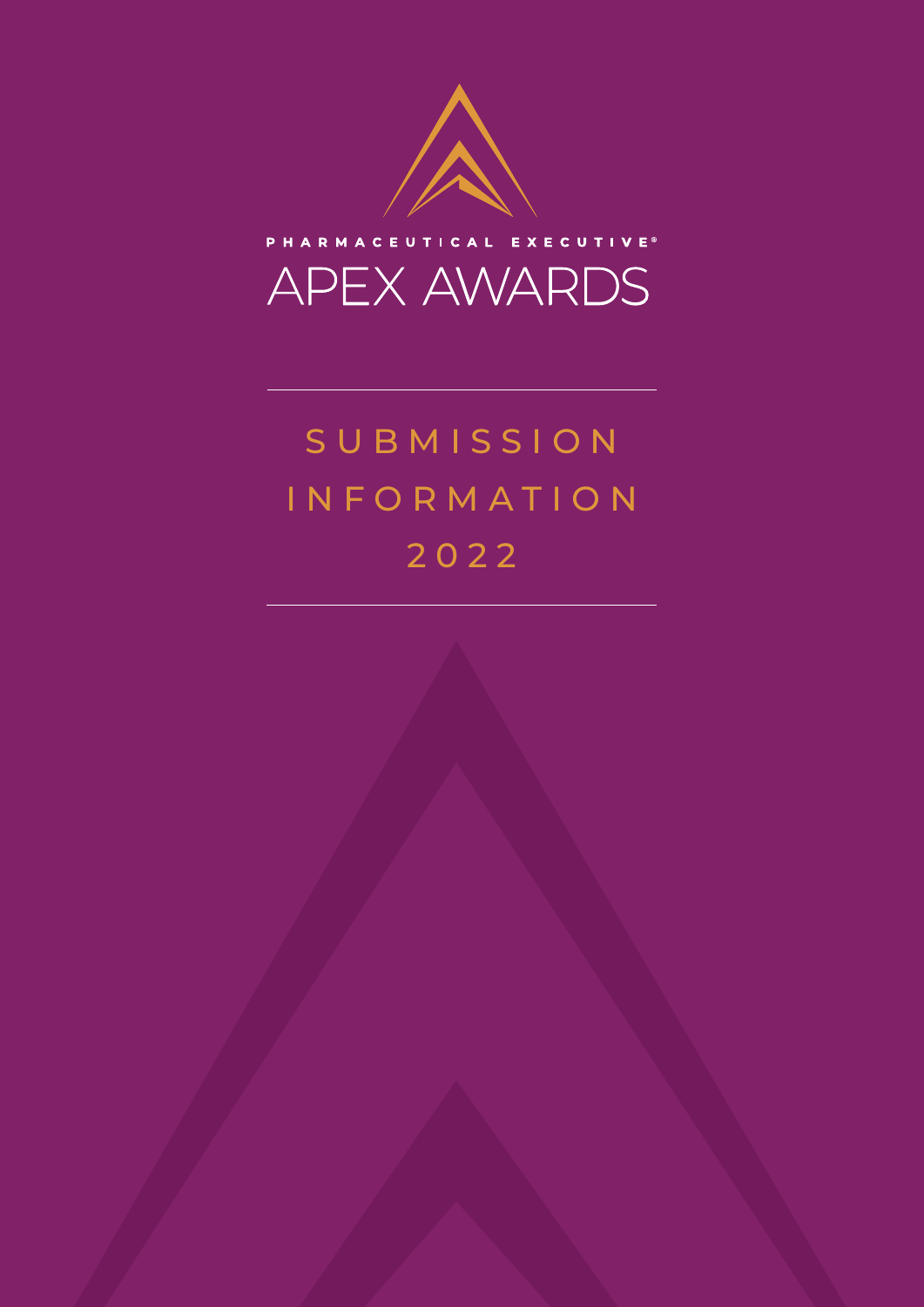

## Table of Contents

| <b>WELCOME LETTER</b>             | $\mathsf 3$    |
|-----------------------------------|----------------|
| <b>KEY DATES</b>                  | $\overline{4}$ |
| <b>ENTRY FEES</b>                 | $\overline{4}$ |
| <b>REFUND POLICY</b>              | $\overline{4}$ |
| <b>GENERAL ELIGIBILITY</b>        | 5              |
| <b>VOTING</b>                     | 6              |
| <b>CATEGORIES</b>                 | 6              |
| MEDIA & ENTRY REQUIREMENTS        | 7              |
| COPYRIGHT & REBROADCASTING ISSUES | 9              |

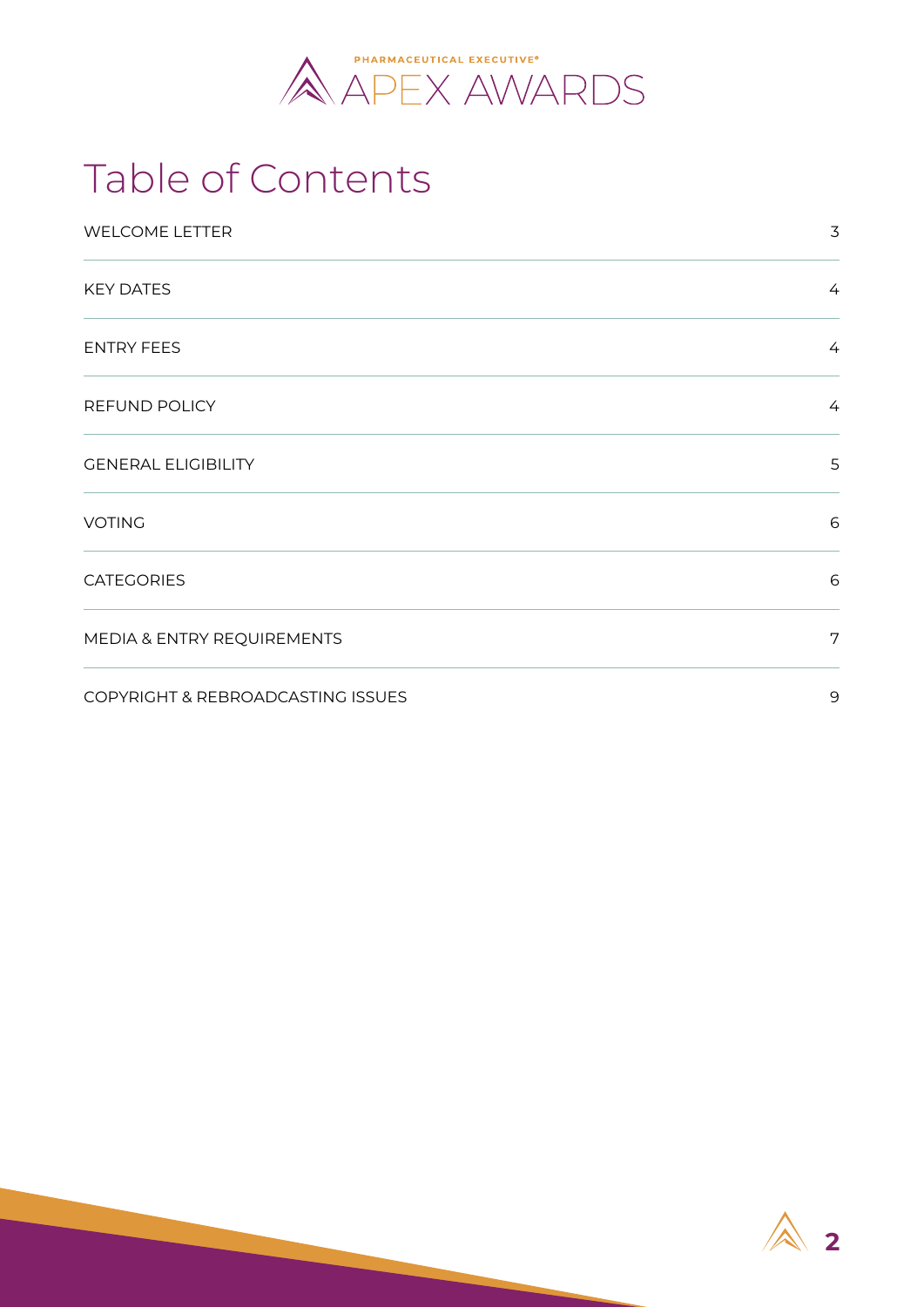

# <span id="page-2-0"></span>Welcome!

It is with great excitement that we invite you to enter the second annual *Pharmaceutical Executive®* APEX Awards. We're thrilled to announce that this year's show will be live in New York City in October 2022!

What makes our healthcare awards distinctive? It's the juror panel, made entirely of healthcare professionals who review entries that correspond to their specialties. As target audiences (who understand patients), jurors bring special insights about which submissions may resonate, inform, and motivate. Above all, each judge remains dedicated to a common goal: Recognizing creative excellence in pharmaceutical and healthcare marketing.

Your 2022 *Pharmaceutical Executive* APEX Awards packet is attached to this email. Inside you'll find details on deadlines, medium requirements, fees, and more. Of course, if you have any questions, please don't hesitate to contact us **[here](mailto:peAPEX@mjhlifesciences.com)**. On behalf of everyone at the 2022 *Pharmaceutical Executive* APEX Awards, I wish you the best and look forward to seeing you in person in June!

Tow Baker

**Todd Baker** Group Publisher *Pharmaceutical Executive* Magazine Apex.PharmExec.com

P.S. A huge congratulations goes out to the 2021 *Pharmaceutical Executive* APEX Awards winners. They were honored at a virtual event that you can **[view here](https://studio.mjhassoc.com/reach/apexawards)**.

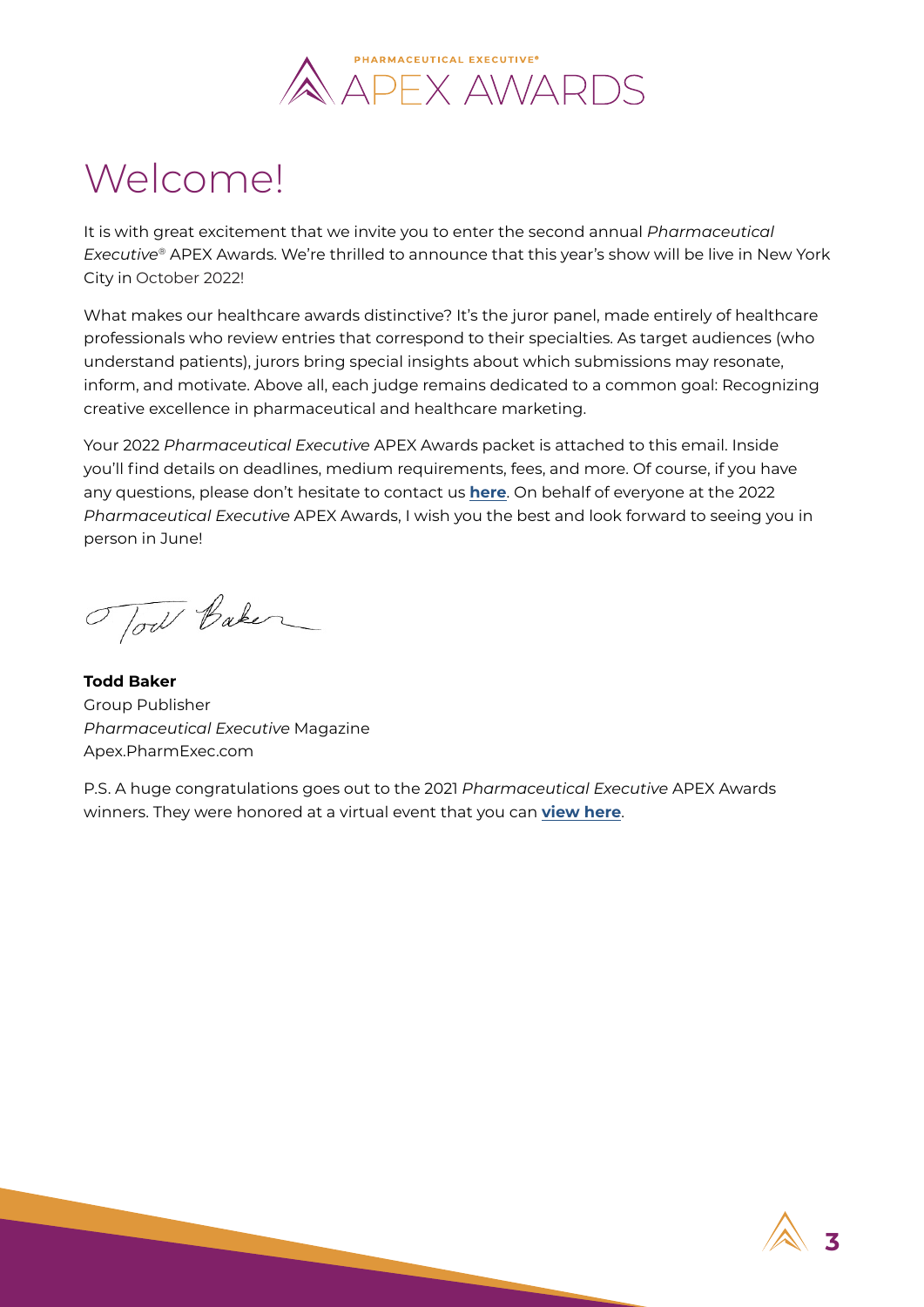

### <span id="page-3-0"></span>Key Dates

| 2022                     | <b>EARLY</b>                                     | <b>STANDARD</b>  | <b>EXTENDED</b>       |
|--------------------------|--------------------------------------------------|------------------|-----------------------|
| <b>CALL FOR ENTRIES:</b> | <b>BIRD DEADLINE:</b>                            | <b>DEADLINE:</b> | <b>DEADLINE:</b>      |
|                          | January 3, 2022 February 18, 2022 March 4, 2022* |                  | <b>June 30, 2022*</b> |

#### **All deadlines are 11:59 PM Eastern Daylight Time.**

Entries first appearing in public between **January 1, 2021** and **December 31, 2021** are eligible for entry into this year's *Pharmaceutical Executive* APEX Awards.

\*Please see below for deadline dates and price increases.

**Gold winners will be announced at the live show June 2022, in New York City.** 

**If you have any questions, please email us [here](mailto:peAPEX@mjhlifesciences.com) or call (609) 325-4882.**

### Entry Fees

**EARLY BIRD DEADLINE 1 (FEBRUARY 18, 2022):** 

**\$395/ENTRY** 

**REGULAR DEADLINE 2 (MARCH 4, 2022):** 

**\$450/ENTRY** 

**LATE EXTENDED DEADLINE DEADLINE 3 (MARCH 18, 2022): (June 30, 2022):**

#### **\$525/ENTRY**

# Refund Policy

Entry fees are US\$ only. Fees are nonrefundable. Withdrawn entries (whether withdrawn by the entrant or by the *Pharmaceutical Executive* APEX Awards for entrant's failure to comply with the entry rules) will NOT be refunded.

*All deadlines are 11:59 PM Eastern Daylight Time.*

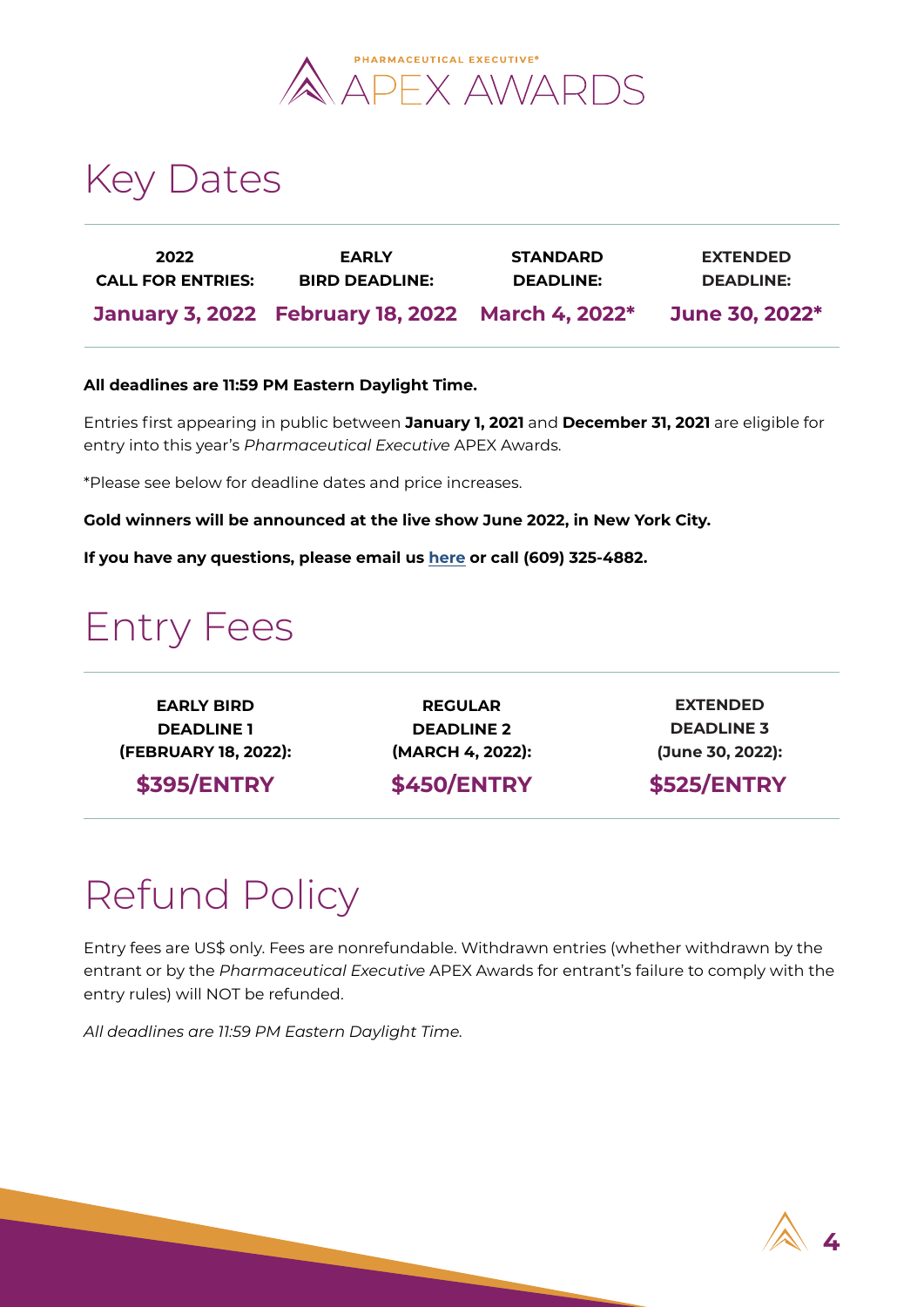### PHARMACEUTICAL EXECUTIVE® **APEX AWARDS**

# <span id="page-4-0"></span>General Eligibility

All entries must be submitted **[here](https://apex.pharmexec.com/pages/apex-home)** by the entry deadline of **March 18, 2022, at 11:59 PM Eastern June 30, 2022, at 11:59 PM Eastern Daylight Time.** An entry is not considered submitted unless the entry fee has been paid in full prior to the entry deadline.

- **•** The person submitting the entry confirms they have the authority, rights, clearances, and permissions necessary to provide content.
- **•** The *Pharmaceutical Executive* APEX Awards are open to all pharmaceutical companies, ad agencies, and other firms that produce or publish healthcare marketing materials or content.
- **•** There is no geographic requirement for entries; however, all entries that contain work that is not originally in English should submit a translation.
- **•** A campaign can be submitted to multiple categories when qualified. A separate entry and payment are required for each entry.
- **•** Each entry will require the submission of relevant support material (video, pdf, etc). Requirements are outlined below.
- **•** Entries may be updated or amended up to the submission deadline using the established login information. No updates or changes are possible after the submission deadline of June 30, 2022.
- **•** Materials provided are on an "as is" basis. *Pharmaceutical Executive* APEX Awards is not responsible for erroneous content submitted.
- **•** Entries submitted confirm permission to *Pharmaceutical Executive* APEX Awards for full rights to use all content in marketing, social media, promotional purposes, website content, and live event streaming/video reproduction.
- **•** Due to the nature of the voting on these awards, it is not possible to keep any information confidential. Do not submit any information that cannot be shared. *Pharmaceutical Executive* APEX Awards is not responsible for any confidential information submitted.
- **•** All entries may be published in *Pharmaceutical Executive* magazine, on the *Pharmaceutical Executive* website, on the APEX Awards website, and any related or necessary sites or media to facilitate voting, announcement of finalists, announcement of the winners, and other potential uses.

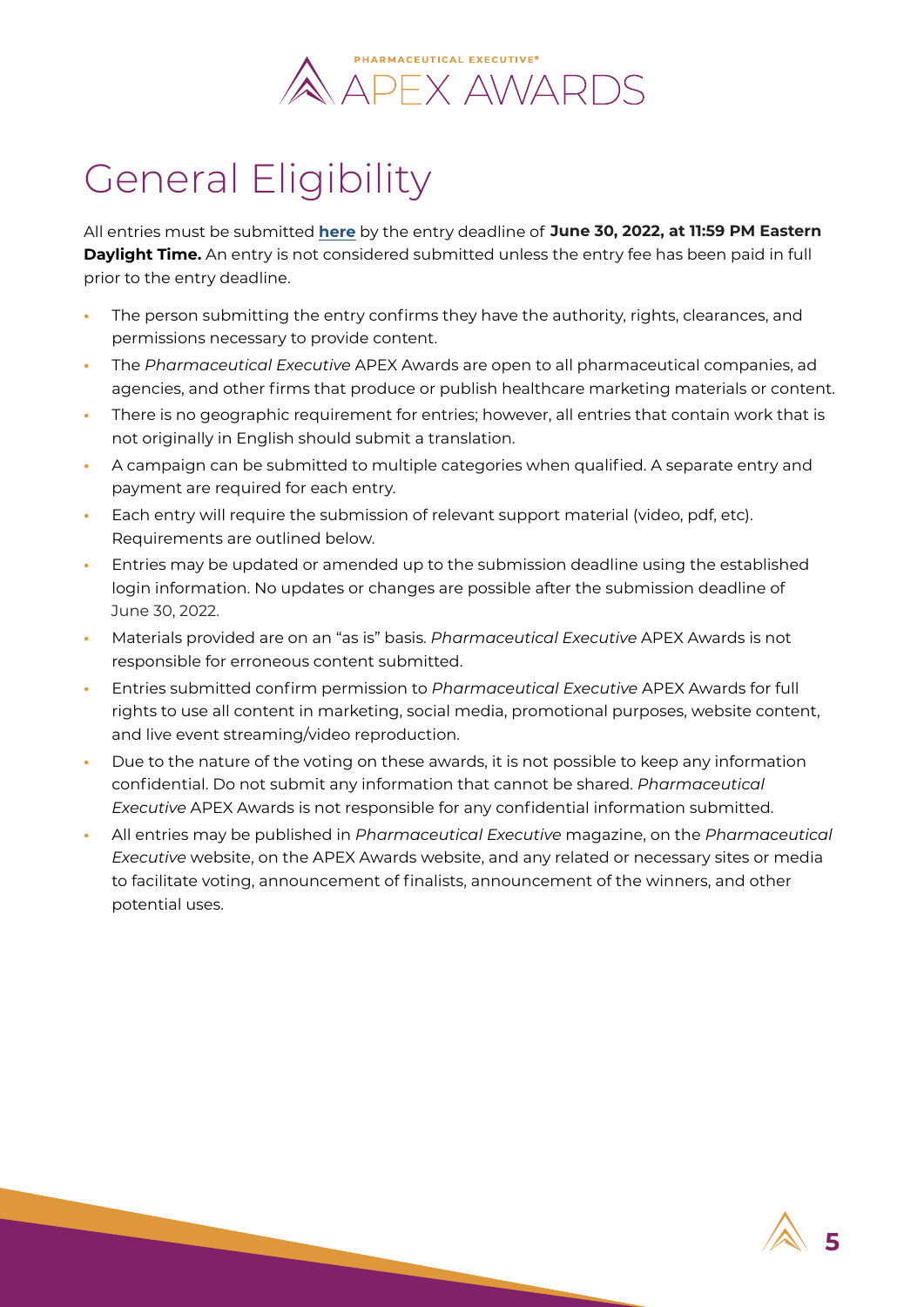

### <span id="page-5-0"></span>Voting

- **•** Voting will occur in 2 stages:
	- » **Selection of Finalists:** An invited group of healthcare professionals will vote on the awards within their specialty and/or area of expertise. Up to 5 top-voted submissions will be considered finalists and will be notified in early July 2022.
	- » **Selection of Award Winners:** Our invited group of healthcare professionals will vote among the finalists during July 2022.
- **•** Qualified voters will be invited to vote one time per category using email verification or other means. *Pharmaceutical Executive* APEX Awards will be the sole determiner of the qualifications of potential voters and can disqualify any voter that does not meet our criteria or attempts to vote more than one time per category.

## **Categories**

The work in each category below is judged according to 2 primary audiences and objectives:

- **1.** Product and promotional work (FDA regulated)
- **2.** Disease awareness, general education, and health and wellness work (not FDA regulated)



**6**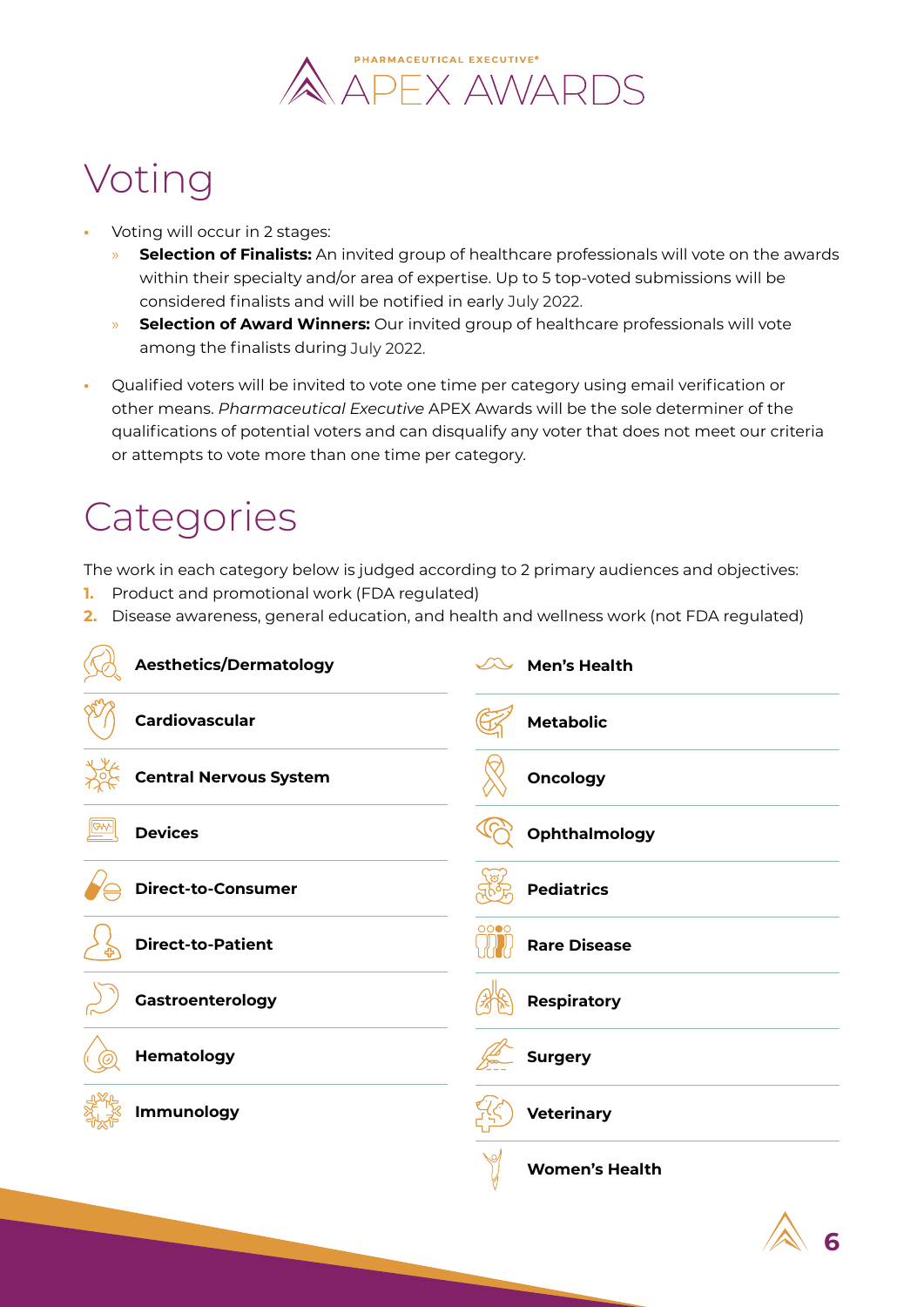

# <span id="page-6-0"></span>Media & Entry Requirements

Please remove the following before uploading any media:

- **•** Agency credits
- **•** Individual credits
- **•** Agency logos
- **•** Slates

### **Entry Translations**

For entries not in English, please provide an English-language translation. For video uploads, please provide a subtitled version of the video.

#### **Image Upload**

*Note: All medium types require an image to be uploaded to the entry to submit payment. The image will be used during judging as your entry thumbnail. If your entry is awarded a statue, the image will be used as a thumbnail on the Winners' Gallery on the Pharmaceutical Executive website.* 

Required Specs for Image Uploads:

*Resolution\*:* 

- **•** 2400 x 3000 pixels *(portrait minimum)*
- **•** 3000 x 2400 pixels *(landscape minimum)*

*\*Please note the following exceptions:* 

- **•** Digital/Mobile, Digital/Mobile & Social Media Craft and Social Media medium types
	- » 600 x 800 pixels *(portrait minimum)*
	- » 800 x 600 pixels *(landscape minimum)*
- **•** Film and Film Craft mediums
	- » 480 x 640 pixels *(portrait minimum)*
	- » 640 x 480 pixels *(landscape minimum)*
- **•** File Type: jpg
- **•** Color Mode: RGB
- **•** File Size: Up to 50 MB

If the work requires multiple images, each image must be uploaded separately.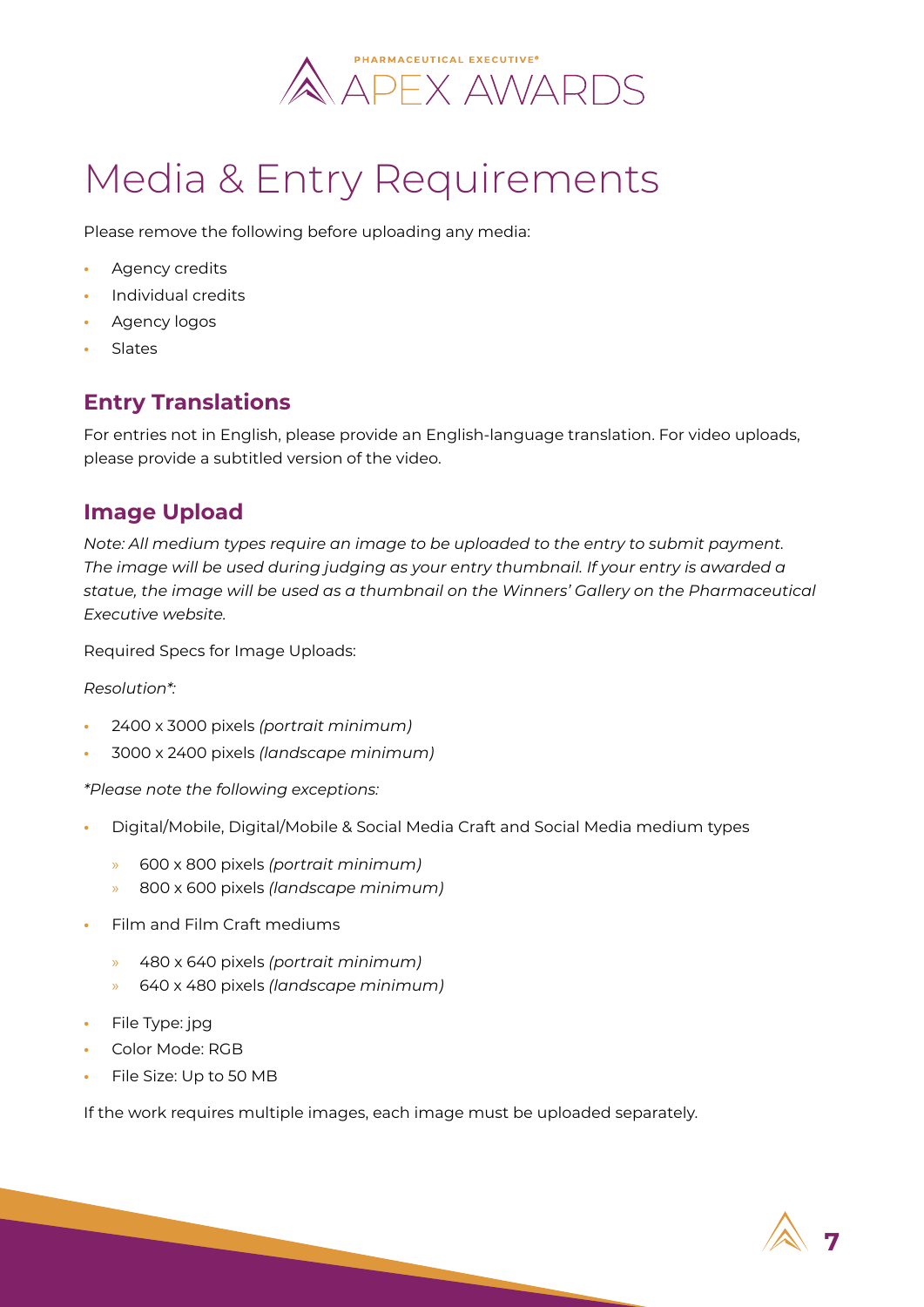

### **Video Upload**

Required Specs for Video Uploads:

- **•** Resolution: 640 x 480 *(minimum)*
- **•** File Type: mp4
- **•** Compression: h264
- **•** Sound: AAC 44khz
- **•** File Size: Up to 500 MB

All bars, slates, and black must be removed from videos. All entries must be submitted as a video upload. *Pharmaceutical Executive* will not accept CDs/DVDs.

### **PDF Upload**

Required Specs for PDF Uploads:

- **•** File Size: Up to 40 MB
- **•** PDFs can be either a single page or multiple pages
- **•** PDFs do not need to be 300 dpi resolution

We suggest using Adobe's 'Reduced Size PDF' feature when saving your file.

### **Audio Upload**

Required Specs for Audio Uploads:

- **•** File Type: mp3
- **•** Sampling Rate: 44 KHz (44,100 Hz)
- **•** Bit Rate: 196 KB/s (maximum)
- **•** Sound: Stereo
- **•** File Size: Up to 50 MB

### **URL Upload**

- **•** Entrants must keep the URL accessible online for judging through June 2022.
- **•** Please provide any login credentials required to access the URL.
- **•** Please do not have the case study video within the URL.
- **•** URL entered may not contain agency names within the URL.

*Note: Entrants can upload video footage within our media upload portion.*

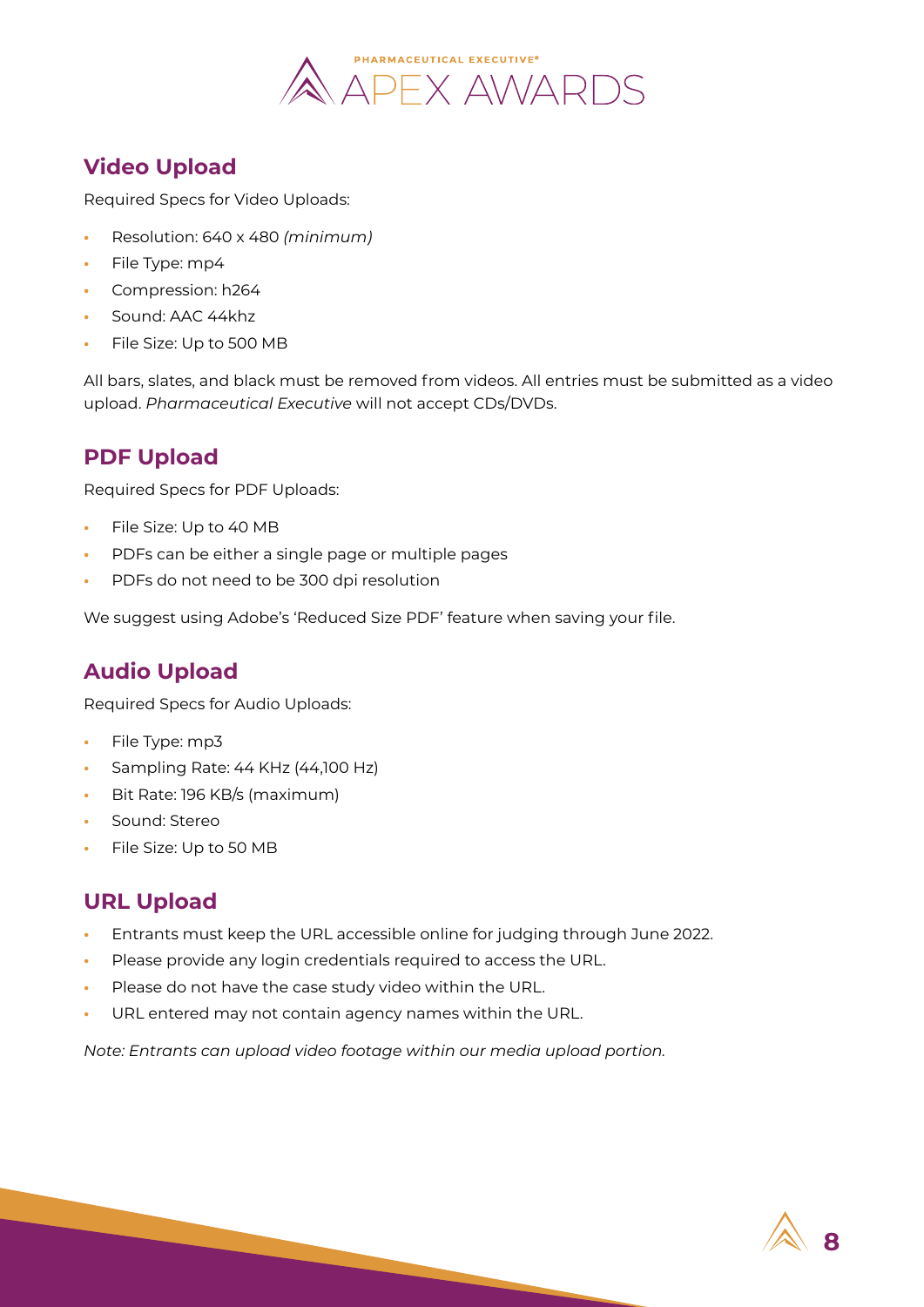

# <span id="page-8-0"></span>Copyright & Rebroadcasting Issues

Materials provided are on an "as is" basis. *Pharmaceutical Executive* APEX Awards is not responsible for erroneous content submitted.

The entrant confirms they have the authority, rights, clearances, and permissions necessary to provide content.

Entries submitted confirm permission to *Pharmaceutical Executive* APEX Awards for full rights to use all content in marketing, social media, promotional purposes, website content, and live event streaming/video reproduction.

Due to the nature of the voting on these awards, it is not possible to keep any information confidential. Do not submit any information that cannot be shared. *Pharmaceutical Executive* APEX Awards is not responsible for any confidential information submitted.

All fees are nonrefundable. Withdrawn entries, either by the entrant or the *Pharmaceutical Executive* APEX Awards, will not be refunded.

### **We're here to help!**

If you have any questions regarding entering your work, payment, dates, or anything about the event itself, please feel free to **[email us](mailto:peAPEX@mjhlifesciences.com)** or call us at **(609) 325-4882**. Thank you!



**9**

**[Terms of Use](https://apex.pharmexec.com/pages/t-c-2) / [Privacy Policy](https://apex.pharmexec.com/pages/privacy-policy-8) / [Cookie Policy](https://apex.pharmexec.com/pages/cookie-policy) / [Contact](mailto:peAPEX@mjhlifesciences.com)**